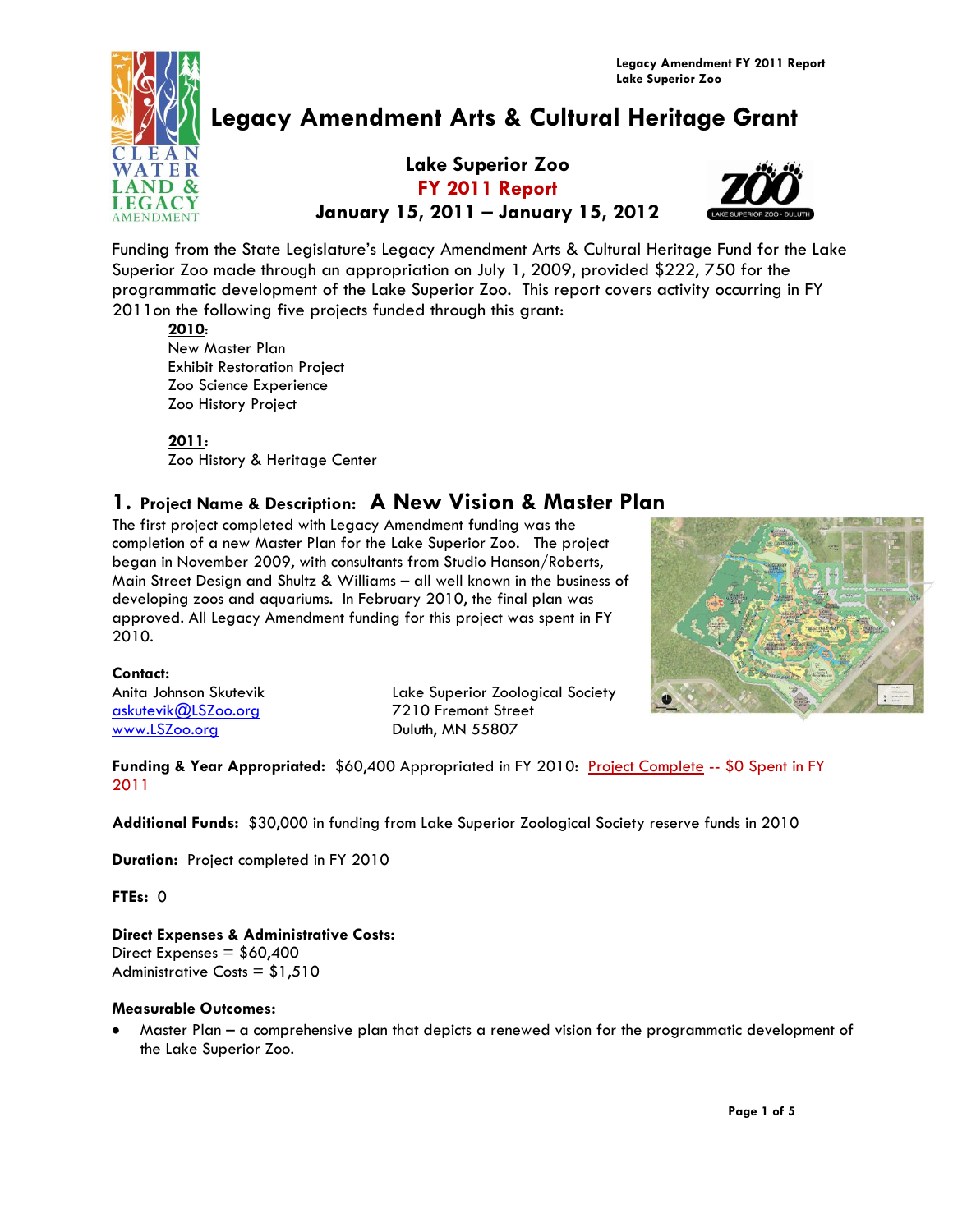#### **Fiscal Agent:**

Minnesota Department of Administration Jane Xiong – [Jane.Xiong@state.mn.us](mailto:Jane.Xiong@state.mn.us) – 651-201-2525

## **2. Project Name & Description: Exhibit Restoration Project**

This project developed a new exhibit for gray wolves in a vacant exhibit, which was unsightly and had erosion problems that produced runoff and impacted the St. Louis River, via Kingsbury Creek. During the exhibit construction, landscaping and the installation of drain tile resolved the runoff problem. The addition of appropriate fencing and a man-made wolf den have created a pleasant habitat for three wolves that now reside there. Legacy funding helped to produce advertising materials, graphics and signage to promote the new gray wolf exhibit. Legacy funding helped to leverage a grant from a Minnesota foundation to construct an interpretive kiosk and a children's parallel play area to enhance the educational value of this exhibit.



#### **Contact:**

[askutevik@LSZoo.org](mailto:askutevik@LSZoo.org) 7210 Fremont Street [www.LSZoo.org](http://www.lszoo.org/) Duluth, MN 55807

Anita Johnson Skutevik Lake Superior Zoological Society

**Funding & Year Appropriated:** \$15,000 Appropriated in FY 2010: \$5,500 Spent in FY 2011

#### **Additional Funds: \$20,000 – Private Foundation Grant**

**Duration:** Project began in FY 2010 and was completed in FY 2011

**FTEs:** 0

#### **Direct Expenses & Administrative Costs:**

Direct Expense  $= $15,000$ Administrative Costs = \$375

#### **Measurable Outcomes:**

- Guest evaluations Surveys indicate that zoo visitors are enjoying the new gray wolf exhibit and appreciate the opportunity to see and learn more about this illusive species.
- Staff evaluations Zoo staff have reported positive feedback from zoo visitors as they interact with guests during a special keeper chat or while going about their regular zoo business.
- Association of Zoos and Aquariums (AZA) accreditation AZA approval of the new gray wolf exhibit, which was developed to make good use of an underperforming, empty exhibit that had been cited as deficient during a previous AZA inspection.

#### **Fiscal Agent:**

Minnesota Department of Administration Jane Xiong - [Jane.Xiong@state.mn.us](mailto:Jane.Xiong@state.mn.us) - 651-201-2525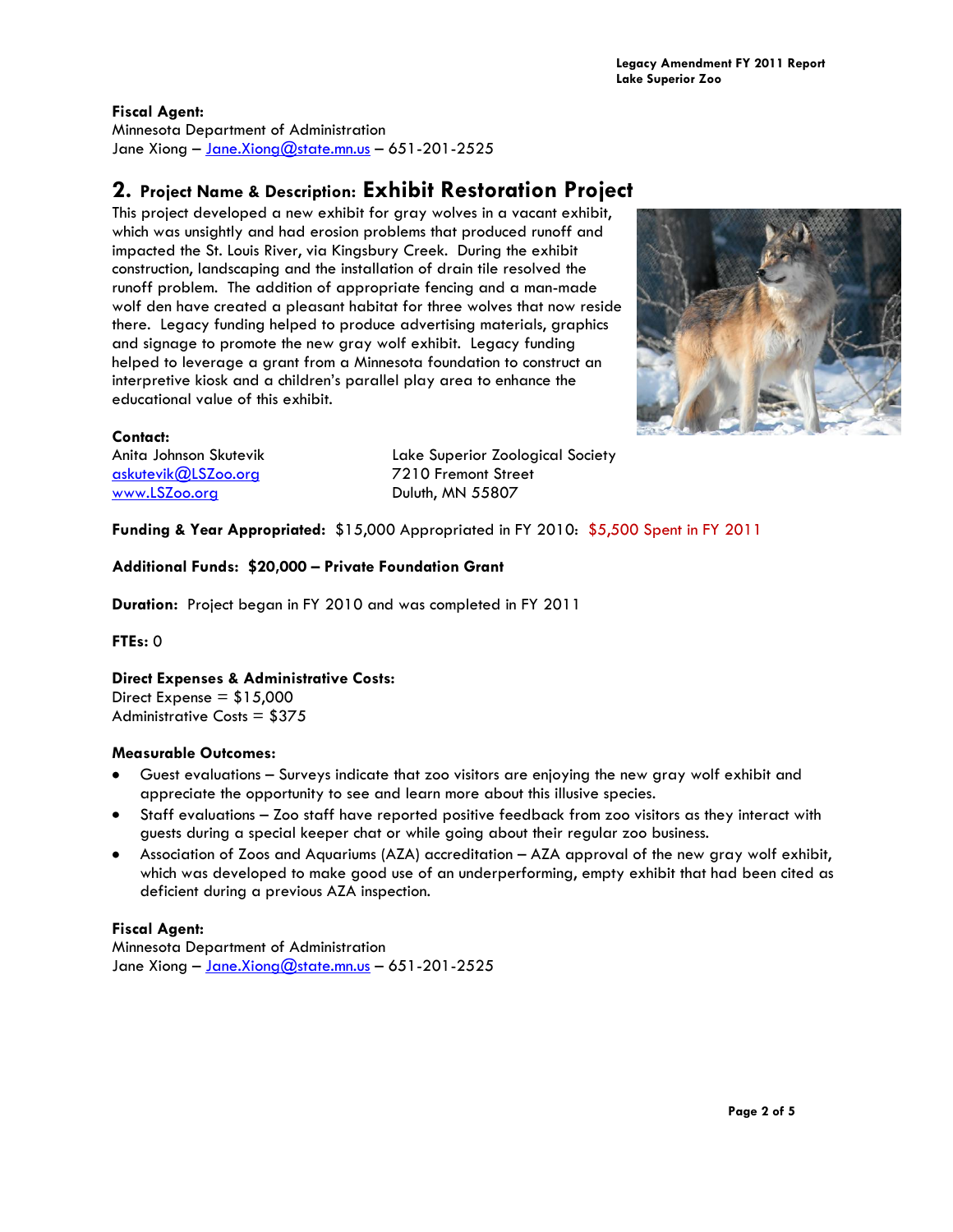## **3. Project Name & Description: Zoo Science Experience**

With seed money from the Legacy Amendment funding, a pilot program for area third-grade elementary school children called *Zoo Science Experience* was developed**,** which provided free zoo admission for the students, teachers and chaperones; a 30-minute conservation program titled, *Zoo ABC's (Animals, Biodiversity & Conservation)* and a memento for the students to take home. This program was designed to meet all four strands of the third grade curriculum standards in the *2009 Minnesota Academic Standards in Science.*



The *Zoo Science Experience* program had strong participation in its first year (FY 2010). However because of staff changes in the

zoo education department in early 2011 and weather conditions that same year, participation in all zoo education programs were reduced, including participation in *Zoo Science Experience.* With new staff aboard, we anticipate a strong finish by June 30, 2012.

#### **Contact:**

[askutevik@LSZoo.org](mailto:askutevik@LSZoo.org) 7210 Fremont Street [www.LSZoo.org](http://www.lszoo.org/) Duluth, MN 55807

Anita Johnson Skutevik Lake Superior Zoological Society

**Funding & Year Appropriated:** \$29,500 Appropriated in FY 2010: \$7,744 Spent in FY 2011

**Additional Funds:** \$0

**Duration:** Project began in FY 2010 and will continue to June 20, 2012

**FTEs: 0**

#### **Direct Expenses & Administrative Costs:**

Direct Expenses  $=$  \$29,500 Administrative Costs = \$737

#### **Measurable Outcomes:**

- Student evaluations students indicate an increased understanding about wild animals and the need for conservation of wild places
- Teacher evaluations area teachers have returned in subsequent years to expose their classrooms to the zoo's environmental education program

#### **Fiscal Agent:**

Minnesota Department of Administration Jane Xiong - Jane. Xiong@state.mn.us - 651-201-2525

## **4. Project Name & Description: Zoo History Project**

The history of the Lake Superior Zoo, formerly the Duluth Zoo, has been researched and compiled for future use. Two contract employees were hired to research news articles from local newspapers, Duluth City Hall, the Northeast Minnesota Historical Center located at the University of Minnesota Duluth, and at the Minnesota Historical Society in the Twin Cities. Additionally, the

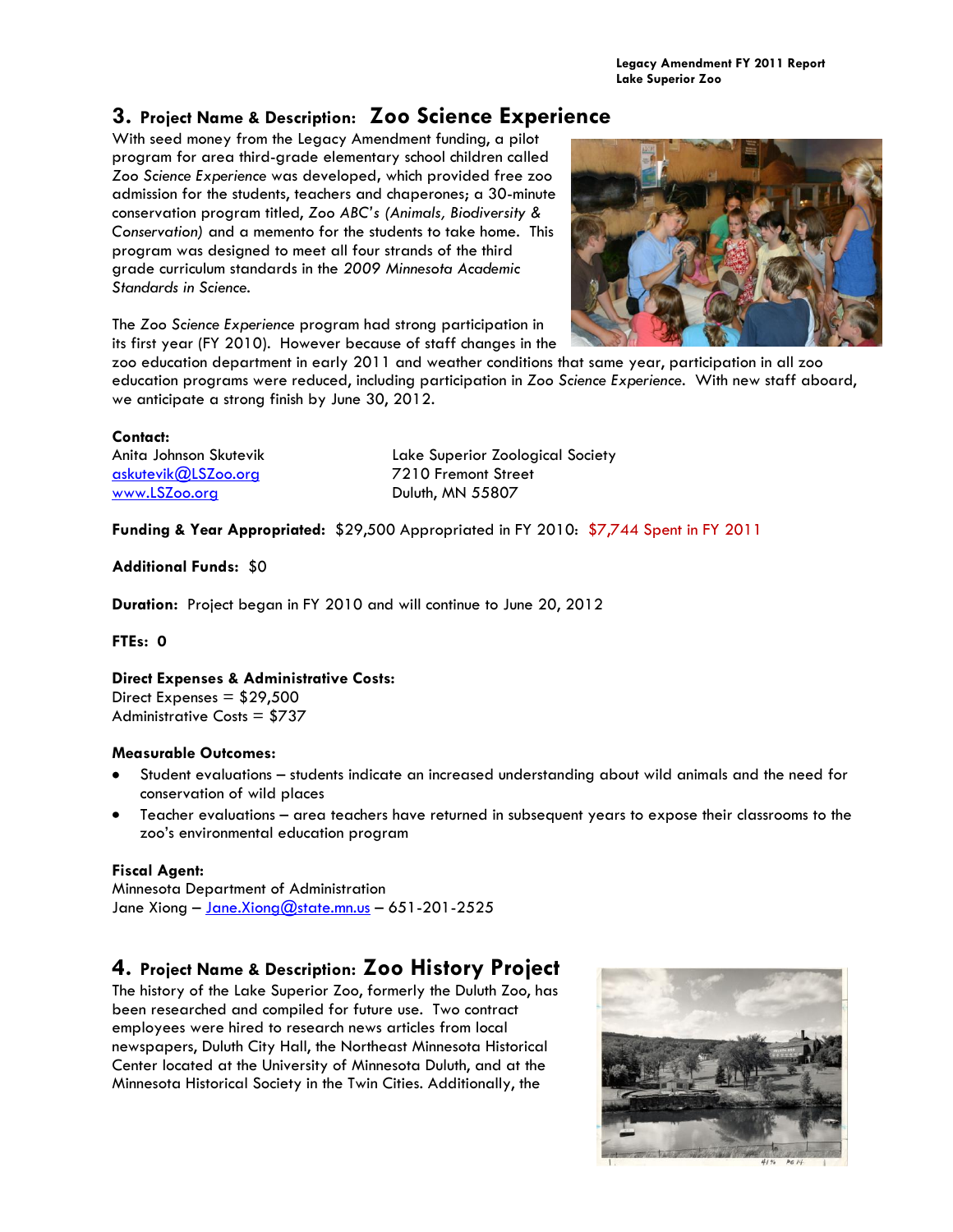community was asked to share stories, photographs and artifacts for this project. All information has been organized in binders and in electronic format for preservation and use in the creation of an exhibit in the zoo's history. All funds have been expended and this project has been completed.

#### **Contact:**

[askutevik@LSZoo.org](mailto:askutevik@LSZoo.org) 7210 Fremont Street [www.LSZoo.org](http://www.lszoo.org/) Duluth, MN 55807

Anita Johnson Skutevik **Lake Superior Zoological Society** 

#### **Funding & Year Appropriated:** \$6,475 Appropriated in FY 2010: \$211 Spent in FY 2011

#### **Additional Funds:** \$0

**Duration:** Project began in FY 2010 and was completed in FY 2011

#### **FTEs: 0**

**Direct Expenses & Administrative Costs:** Direct Expenses  $=$  \$6,475 Administrative Costs = \$162

#### **Measurable Outcomes:**

Qualitative and quantitative information – the number of photos, stories, artifacts that have been documented and organized for future use.

#### **Fiscal Agent:**

Minnesota Department of Administration Jane Xiong - Jane. Xiong @state.mn.us - 651-201-2525

## **5.** Project Name & Description: **Zoo History & Heritage Center**

In accordance with the zoo's new Master Plan, this project will develop a Zoo History & Heritage Center on the zoo grounds. At the time of our application for Legacy Amendment funds in 2008, our intention was to build a new structure for this center. During the Master Planning process, it was determined that restoration of an existing Picnic Pavilion, built in the 1930s during the Works Progress Administration (WPA) era, would be a more cost effective strategy that would also develop zoo programs. Once renovated, the Pavilion will not only provide an appropriate space for the Zoo History & Heritage Center, but will offer much needed program space for zoo education and conservation programs. Additionally, the Pavilion will offer three-season, multi-purpose space that can be used by community members and organizations for various cultural events and education programs. It also will provide revenue-generating, rentable space for public use.



Some of the Legacy Amendment funds have been expended for architect fees, surveys, variance fees, and fencing. The design phase is now complete and the project will go out for bid at the end of February, 2012. Construction will begin as soon as the spring weather permits to replace the roof, tuckpointing, install windows and doors, add restroom and kitchen facilities, finish electrical and HVAC installation. The goal is to complete the project in 2012.